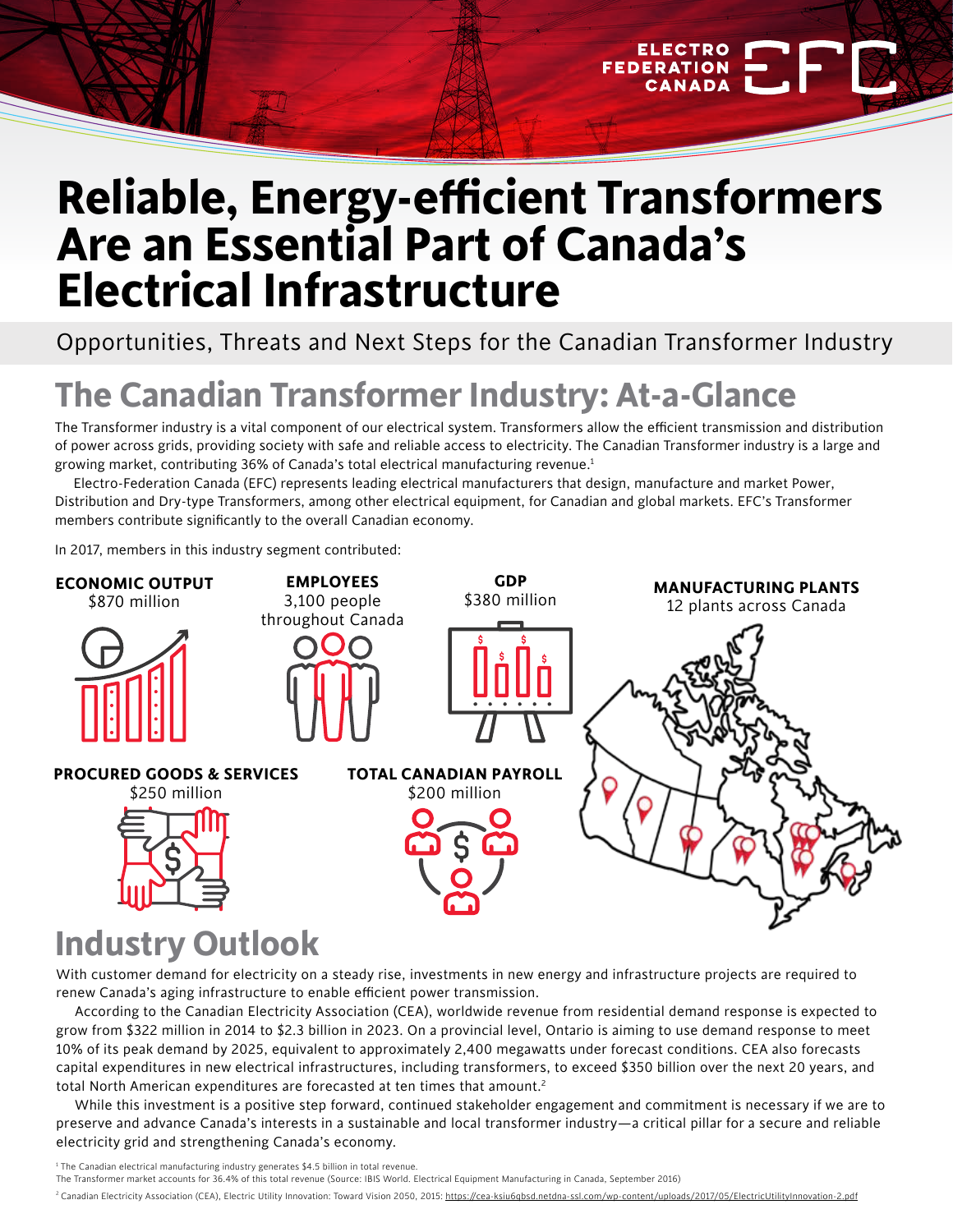### **THE CANADIAN TRANSFORMER INDUSTRY:**  A STRONG RECORD OF LEADERSHIP

ransformers are a vital part of all electrical<br>systems—they allow the transmission of<br>electricity over long distances and transform<br>energy into useable voltage levels for all<br>parts of our economy. Virtually all electricity ransformers are a vital part of all electrical systems—they allow the transmission of electricity over long distances and transform energy into useable voltage levels for all consumed, passes through multiple transformers on its way to users.

Canada has a long history of innovation and leadership in the Transformer market. Our expertise in the engineering and design of reliable, secure transformers that have supported electrical grids for decades, to developing employment opportunities for skilled trades in electrical wiring, high voltage testing, machining, welding, coil winding and insulation systems—has advanced not only the overall Canadian electrical system but has drawn worldwide acclaim. Canada is widely recognized for its transformer expertise. In fact, Canada designed and manufactured the world's first 735kV and 765kV power transformers.

This leadership has resulted in strong economic output by the industry. Today, Transformer

manufacturers contribute substantially to Canada's GDP, procured goods and services, capital and research investments, and employment. Moving forward, this market is positioned for growth, due to the need to replace aging infrastructure and the need to meet growing demand for new electricity generation in all regions across Canada.

#### **RETURNING VALUE TO CANADA: GROWTH OPPORTUNITIES**

Today, across North America, most installed transformers are approaching, and even exceeding, the end of their useful 25-to-40-year service life. In fact, it is not unusual to find transformers that were installed 50-70 years ago. While numerous "life extension" programs have been employed over the past two decades, the reality remains that this critical infrastructure needs renewal to ensure that we continue to benefit from a secure and reliable supply of electricity. In Canada alone, required capital expenditures in new electrical infrastructures, including transformers, are forecasted to exceed \$350 billion over the next 20 years and total North American expenditures are forecasted at ten times that  $amount.<sup>3</sup>$ 

"Investing in infrastructure renewal is crucial for modernizing the electrical grid and meeting the evolving energy needs of Canadians today—and for future generations to come," said Channa S. Perera, Vice President, Policy Development, CEA. "Successfully meeting this challenge would



FEDERATION **ELECTRO** 

**B** 

require sustainable, cost-effective, and innovative technology solutions."

An integral part of the Canadian electrical community, Transformer manufacturers have already started developing smart, more energy-efficient and flexible transmission and distribution equipment that meets current and impending regulations in both Canada and the United States.<sup>4</sup> This change will bring about significant energy and cost savings, will help reduce greenhouse gas emissions and lower overall environmental impacts.

#### **BARRIERS TO SUCCESS**

As promising as this outlook is, the Canadian Transformer industry and related suppliers face several challenges that require stakeholder attention. The barriers that require immediate attention include:

**• Tariffs:** it is critical for the electrical industry to have continued access to raw materials at competitive prices to support Canada's strategic interest to supply this critical infrastructure. The imposed tariffs pose a great threat to Transformer manufacturers' ability to produce home-grown, secure and reliable electrical transmission and distribution equipment for the grid.

<sup>3</sup> Canadian Electricity Association (CEA), Electric Utility Innovation: Toward Vision 2050, 2015: <u>https://cea-ksiu6qbsd.netdna-ssl.com/wp-content/uploads/2017/05/ElectricUtilityInnovation-2.pdf</u>